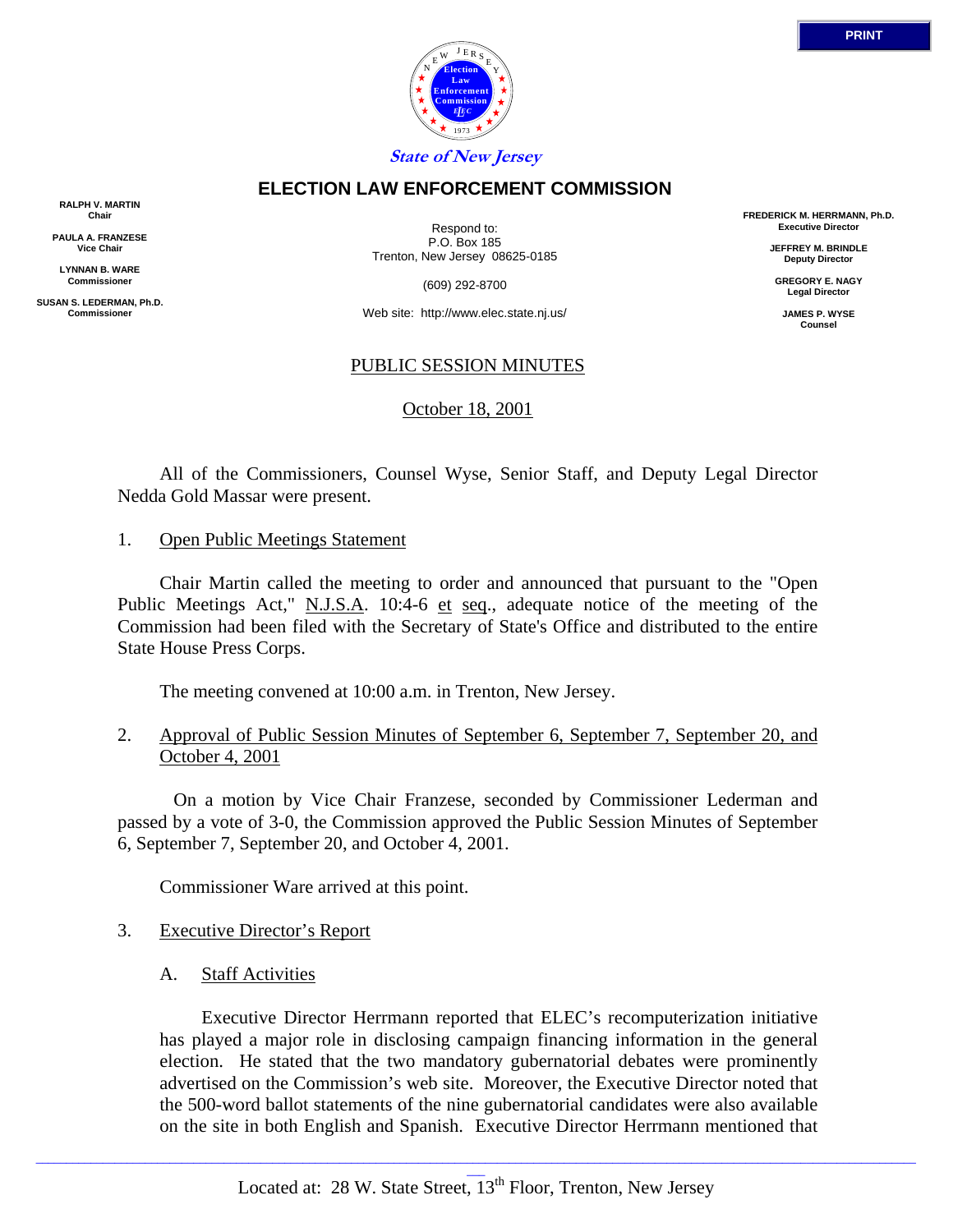both of the publicly-financed gubernatorial candidates filed electronically for the first time in state history and that electronic filing was also available to all legislative candidates for the first time. Executive Director Herrmann announced that on September  $25<sup>th</sup>$ , Legal Director Nagy was the guest lecturer on campaign financing law at the Rutgers University Law School in Newark. Executive Director Herrmann reported that he was accompanied by Assistant Legal Director Michelle Levy. According to the Executive Director, Professor Frank Askin of the Law School thanked the Legal Director for a terrific job.

 Executive Director Herrmann said that the tragedy of September 11th has had an impact on ELEC as well as the rest of our society. He mentioned, for example, that on September  $11<sup>th</sup>$ , he was scheduled for a lobbying talk, which had to be cancelled, before the New Jersey American Water Company. Also, he said, his scheduled appearance on a Hunterdon County Radio Station on September  $18<sup>th</sup>$  to discuss campaign financing reform was postponed. Executive Director Herrmann reported to the Commission that on October 10th, 28 West State Street experienced an environmental scare when one of ELEC's employees opened a package, which emitted a white powdery substance. He said that employees were quarantined for hours and sent home early but fortunately the substance tested negatively. Executive Director Herrmann advised the Commission that on October  $16<sup>th</sup>$ , ELEC had a second incident involving a threatening letter in a stained envelope with no return address.

 The Executive Director stated that the staff is taking steps to prepare itself for future emergency situations. Executive Director Herrmann mentioned that an agency emergency plan is being developed. He said it will contain: information on building evacuation, the designation of floor leaders, the identification of available fire extinguishers and alarms, floor maps showing exits, procedures for staff with special needs, and a rallying point away from the building. Executive Director Herrmann noted that the plan will be posted on the staff intranet site so that all staff may review it. The Executive Director advised the Commission that Director of Compliance and Information Evelyn Ford has already instituted procedures for mail processing based on Center for Disease Control and State Health Department guidelines to assure the safety of her staff. Executive Director Herrmann thanked Deputy Director Brindle and Director Ford for their invaluable efforts on behalf of staff's safety over the past few weeks.

#### B. COGEL Conference

 Executive Director Herrmann reminded the Commission that the Council on Governmental Ethics Laws (COGEL) Conference will be held in Lexington, Kentucky from December  $1<sup>st</sup>$  through December  $6<sup>th</sup>$ . He said that Legal Director Nagy has been scheduled to lead a breakfast table discussion on investigative techniques. He asked if any of the Commissioners were interested in attending?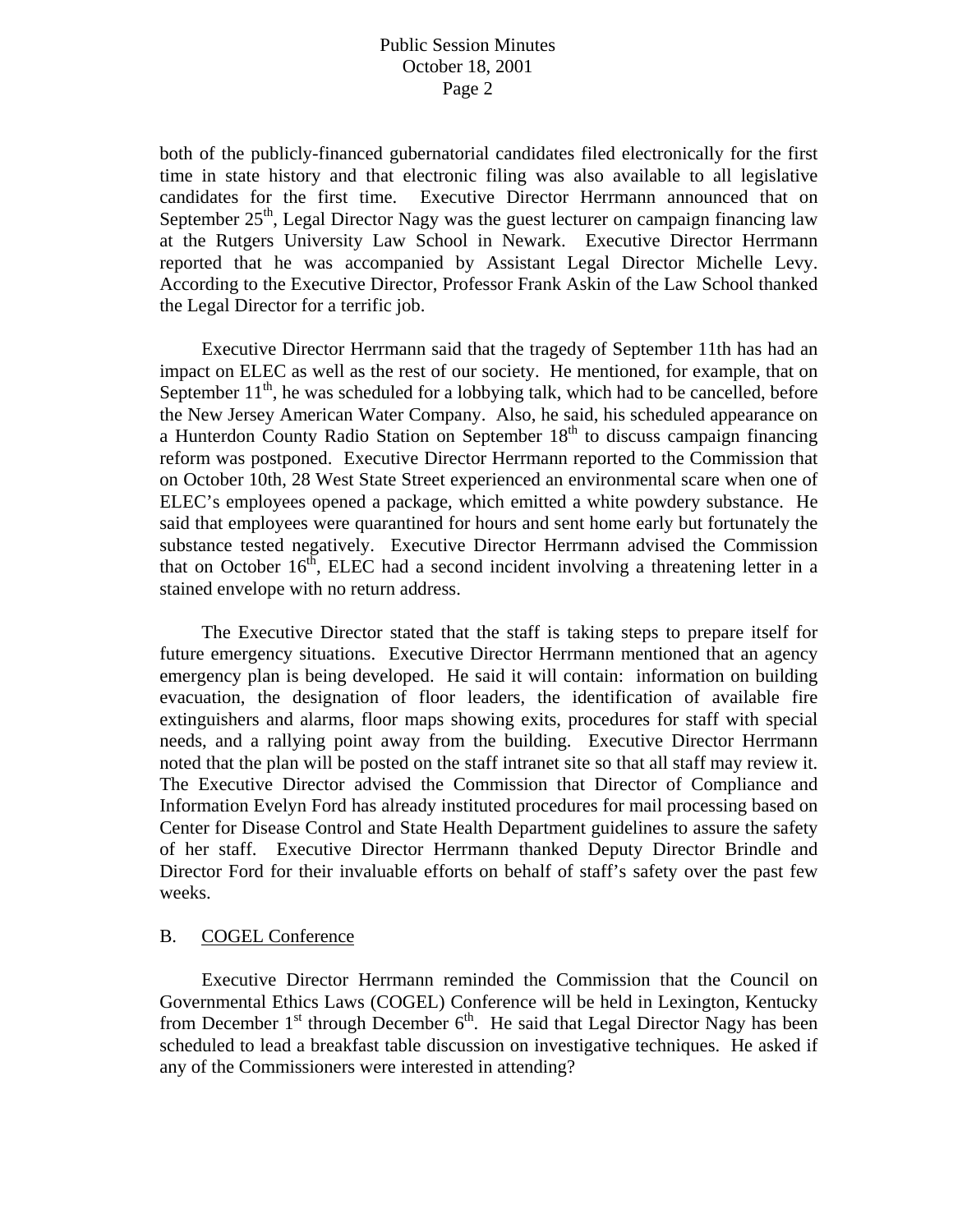C. Future Meeting Schedule

 November 15, 2001 at 11:00 a.m. in Trenton; and, December 19, 2001 at 11:00 a.m. in Trenton.

 Staff will prepare a 2002 meeting schedule for Commission approval at the November meeting

## 4. Advisory Opinion Request No. 11-2001

 This advisory opinion request was submitted by James Bopp, Jr., on behalf of the New Jersey Committee for Life (NJCL). Mr. Bopp described this committee as separate, but related to the New Jersey Committee for Life PAC (NJCL PAC), a continuing political committee that files reports with the Commission. Mr. Bopp indicated that NJCL plans to make issue advocacy communications within 90 days of the general election. These communications will mention a gubernatorial candidate and that an audience comprised of persons eligible to vote in New Jersey will be exposed to them. Mr. Bopp asked whether or not such communications must be reported to the Commission and contain political identification information.

 In commenting upon the request, Legal Director Nagy indicated that this request is a follow-up to Advisory Opinion No. 10-2001. Mr. Nagy indicated that Mr. Bopp provided additional information concerning NJCL and the NJCL PAC. According to Mr. Bopp, NJCL does not commingle its funds with NJCL-PAC, and NJCL PAC solicits its funds separately from NJCL. Legal Director Nagy stated that it was the recommendation of staff that based upon the facts as presented by Mr. Bopp, NJCL has the constitutional right to make issue advocacy communications without incurring any filing obligation.

 The advisory opinion request contained an additional question as to whether or not the issue advocacy communications contemplated by NJCL would be political communications within N.J.A.C. 19:25-10.11(c). Legal Director Nagy explained that an issue advocacy communication that is not coordinated with a candidate does not come within the scope of N.J.A.C. 19:25-10.11(a) or (b), and similarly such a communication cannot come within the scope of subparagraph (c) of the regulation.

 Commissioner Lederman asked for clarification as to whether NJCL and NJCL PAC had separate decision-making bodies.

 Legal Director Nagy said that it was immaterial. He said that the law requires that these entities be independent of any candidate in order to make the issue advocacy communications, but that there is no provision in law which would require them to be independent of a continuing political committee such as NJCL or that would prevent the same individuals from serving on both committees. He said the facts as represented indicate that there will be no commingling of funds and that all solicitations of contributions will be done separately.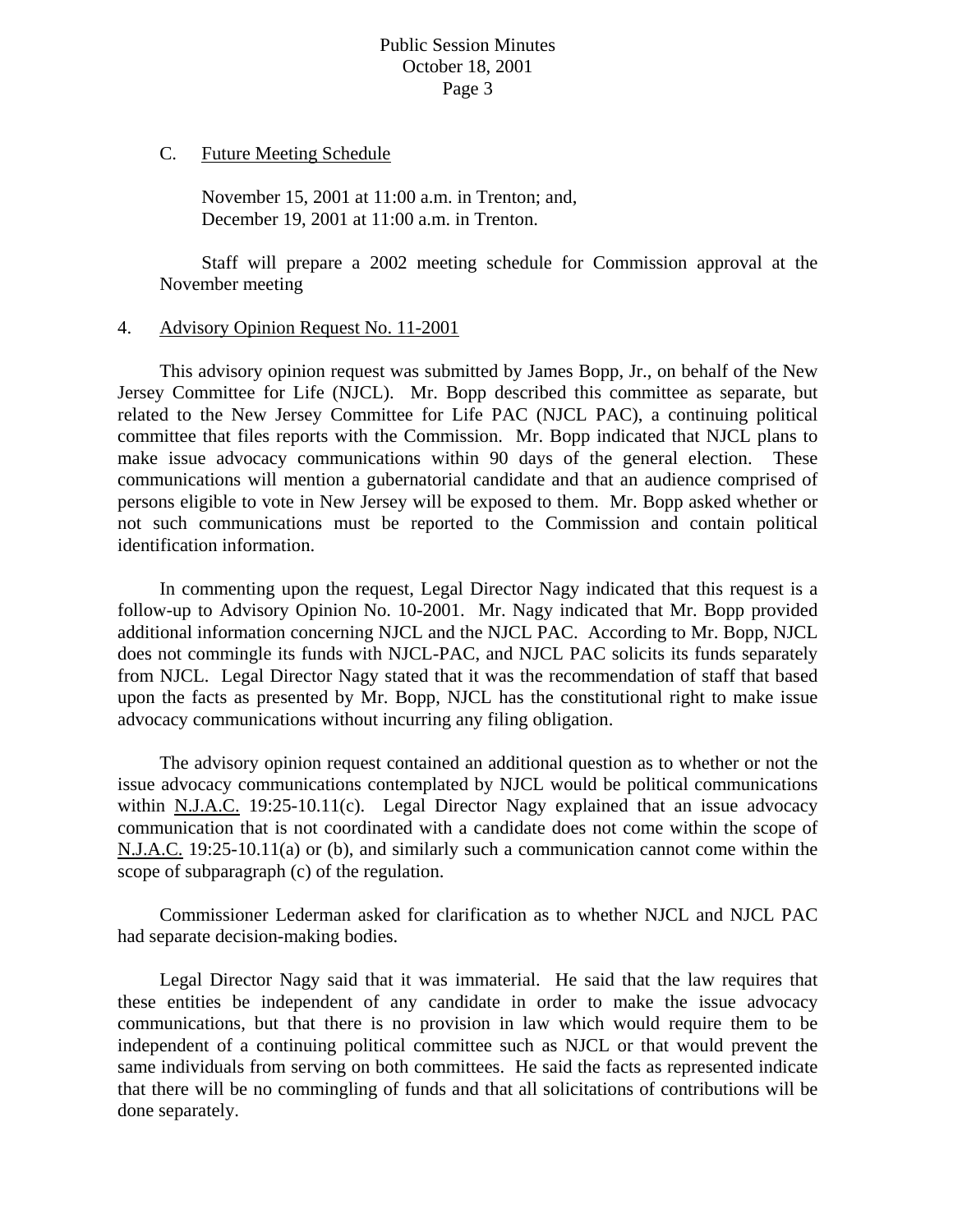Chair Martin said that the committee must live with the facts represented by their attorney. If the facts turn out differently, he said, then the Commission's response may be different.

 On a motion by Commissioner Lederman, seconded by Vice Chair Franzese and passed by a vote of 4-0, the Commission approved the staff's recommendation based upon the facts as represented by Mr. Bopp and directed staff to issue a response.

#### 5. Report on 2001 Gubernatorial General Election Matching Fund Submissions

## **Candidate James E. McGreevey, Submission 2**

 Since the last report to the Commission, staff completed its review of Candidate McGreevey's second matching fund submission, filed on August 27, 2001. Staff determined that Candidate McGreevey's second submission contained \$162,178.00 in contributions eligible for match, which resulted in a public funds total of \$324,356.00 at the 2:1 matching ratio. This amount was in excess of the \$262,180.30 needed by Candidate McGreevey to reach the 2001 general election \$5.6 million public funds maximum. On September 21, 2001, staff therefore deposited \$262,180.30 into Candidate McGreevey's public funds account, which was the amount necessary to reach the \$5.6 million maximum in 2001 general election public matching funds.

# **Candidate Bret Schundler, Submissions 2, 3, 4, 5, and 6**

 Since the last report to the Commission, staff completed review of Candidate Schundler's second, third, fourth, and fifth submissions. Staff has deposited matching funds totaling \$1,186,662.00 for Submissions 2, 3, and 4 into the separate public funds account established through the Department of the Treasury. Staff expects to make the deposit of \$416,472.00 for Submission 5 on October 19, 2001.

 Candidate Schundler's sixth submission, filed October 15, 2001, reported \$399,648.24 in net contributions eligible for match. Using the percentage certification process, approved by the Commission on July 11, 2001, staff expects to deposit 80% of the anticipated public funds for Submission Six, that is \$639,437.18, on October 19, 2001. When review of this submission is completed, staff will deposit any remaining amounts owed to the Schundler campaign.

 Including the public fund amounts that will be deposited for Submissions 5 and 6, Candidate Schundler will have received \$4,756,933.66 in general election matching funds.

 On a motion by Commissioner Ware, seconded by Vice Chair Franzese and passed by a vote of 4-0, the Commission approved the report on 2001 general election matching funds.